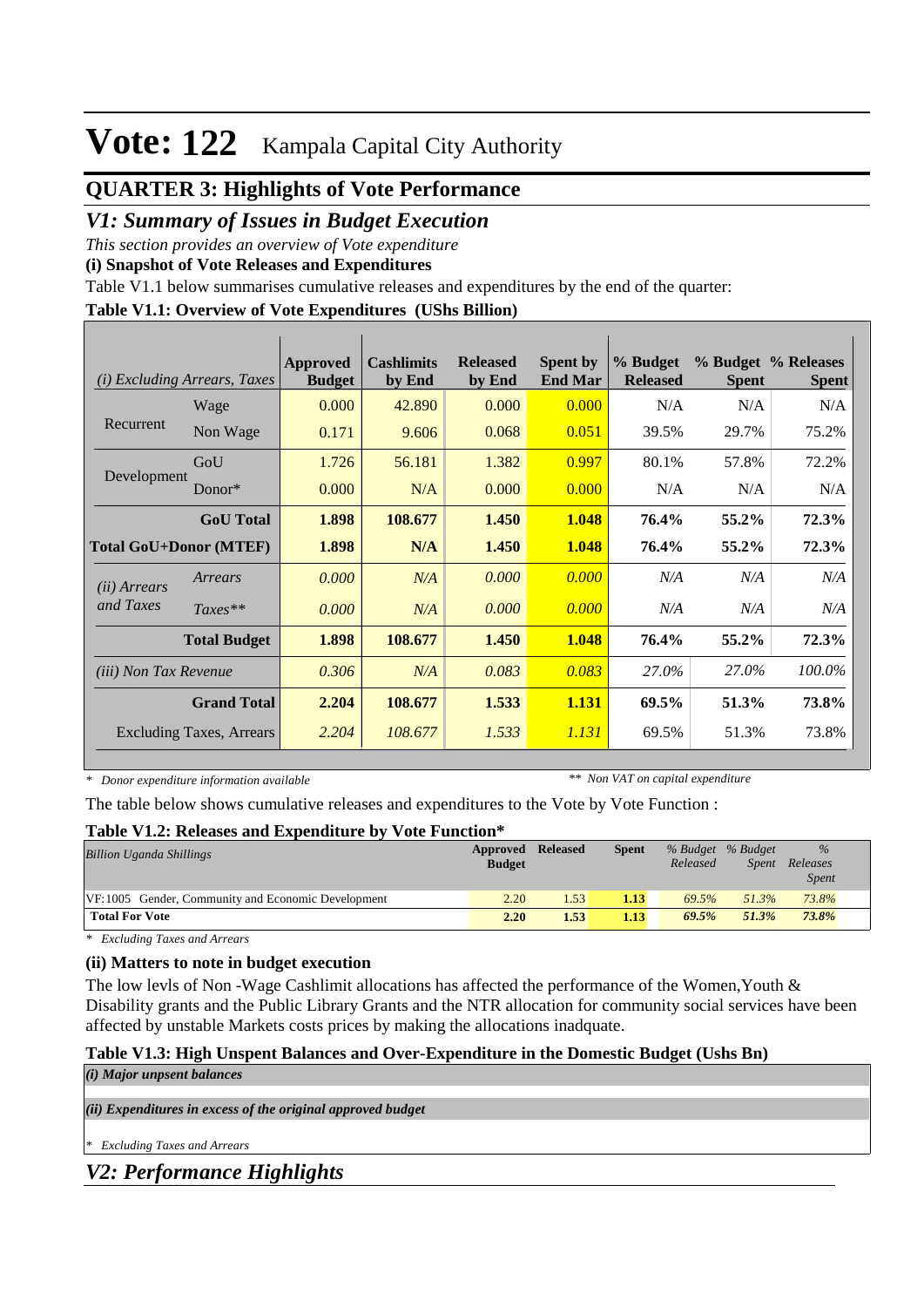# **Vote: 122** Kampala Capital City Authority

## **QUARTER 3: Highlights of Vote Performance**

*This section provides highlights of output performance, focusing on key outputs and actions impelemented to improve section performance.*

|  |  | Table V2.1: Key Vote Output Indicators and Expenditures* |  |  |
|--|--|----------------------------------------------------------|--|--|
|  |  |                                                          |  |  |

| <i>Vote, Vote Function</i><br>Key Output                       | <b>Approved Budget and</b><br><b>Planned outputs</b> |       | <b>Cumulative Expenditure</b><br>and Performance |                                                             | <b>Status and Reasons for</b><br>any Variation from Plans    |       |  |  |
|----------------------------------------------------------------|------------------------------------------------------|-------|--------------------------------------------------|-------------------------------------------------------------|--------------------------------------------------------------|-------|--|--|
| Vote Function: 1005 Gender, Community and Economic Development |                                                      |       |                                                  |                                                             |                                                              |       |  |  |
| Output: 100551                                                 | <b>Small scale business promotion</b>                |       |                                                  |                                                             |                                                              |       |  |  |
| Description of Performance: communities economically           | empowered                                            |       |                                                  | 218 groups with 5793 (4129)<br>beneficiaries were supported | CDD targets will be achieved,<br>actitities are on schedule. |       |  |  |
| <b>Output Cost:</b>                                            | UShs Bn:                                             | 1.376 | UShs Bn:                                         | 0.997                                                       | % Budget Spent:                                              | 72.5% |  |  |
| <b>Vote Function Cost</b>                                      | $UShs Bn:$                                           |       | $2.204$ UShs Bn:                                 |                                                             | 1.131 % Budget Spent:                                        | 51.3% |  |  |
| <b>Cost of Vote Services:</b>                                  | $UShs Bn$ :                                          |       | $2.204$ UShs Bn:                                 |                                                             | 1.131 $%$ Budget Spent:                                      | 51.3% |  |  |

*\* Excluding Taxes and Arrears*

3207 births (1566 males 1641females) and524 deaths (312 male and 212 females) were registered

491 probation and welfare cases were handled, including child neglect, denial of access rights and resettlement, while 283 children were placed, under alternative care-children's homes, adoption and fostering,

161 CBO were registered some of whom which were renewing their registration.

83 labour grievances were reported, where 49 labour disputes were settled/resolved through the labour offices, 250 workers accidents Compensation claims were settled and 191 workman's compensation was settled through the labour offices across the city.

96 youths accessed KCCA Centre Loan Fund receiving UGX. 220,800,000. Another 215 youths were equipped with practical skills including liquid soap making, briquette production, tailoring, tie and die, tailoring, meanwhile 60 youths were equipped with employable skills at Employment Services bureau.

77groups with 1337 (985females) beneficiaries were supported with CDD funds. Meanwhile, UGX. 3,035,804 was provided to support Women, Youth, Disability Councils and UGX. 13,046,077 was used for development of a FAL community awareness raising module.

#### **Table V2.2: Implementing Actions to Improve Vote Performance**

### *V3: Details of Releases and Expenditure*

*This section provides a comprehensive summary of the outputs delivered by the Vote and further details of Vote expenditures by Vote Function and Expenditure Item.*

#### **Table V3.1: GoU Releases and Expenditure by Output\***

| <b>Billion Uganda Shillings</b>                           | Approved<br><b>Budget</b> | <b>Released</b> | <b>Spent</b> | $%$ GoU<br><b>Budget</b> | $%$ GoU<br><b>Budget</b> | $%$ GoU<br>Releases |  |
|-----------------------------------------------------------|---------------------------|-----------------|--------------|--------------------------|--------------------------|---------------------|--|
|                                                           |                           |                 |              | Released                 | <b>Spent</b>             | <i>Spent</i>        |  |
| <b>VF:1005</b> Gender, Community and Economic Development | 1.90                      | 1.45            | 1.05         | 76.4%                    | $55.2\%$                 | 72.3%               |  |
| Class: Outputs Provided                                   | 0.17                      | 0.07            | 0.05         | 39.5%                    | 29.7%                    | 75.2%               |  |
| 100501 Policies, laws, strategies and guidelines          | 0.17                      | 0.07            | 0.05         | 39.5%                    | 29.7%                    | $75.2\%$            |  |
| Class: Outputs Funded                                     | 1.38                      | 1.03            | 1.00         | 75.0%                    | 72.5%                    | 96.6%               |  |